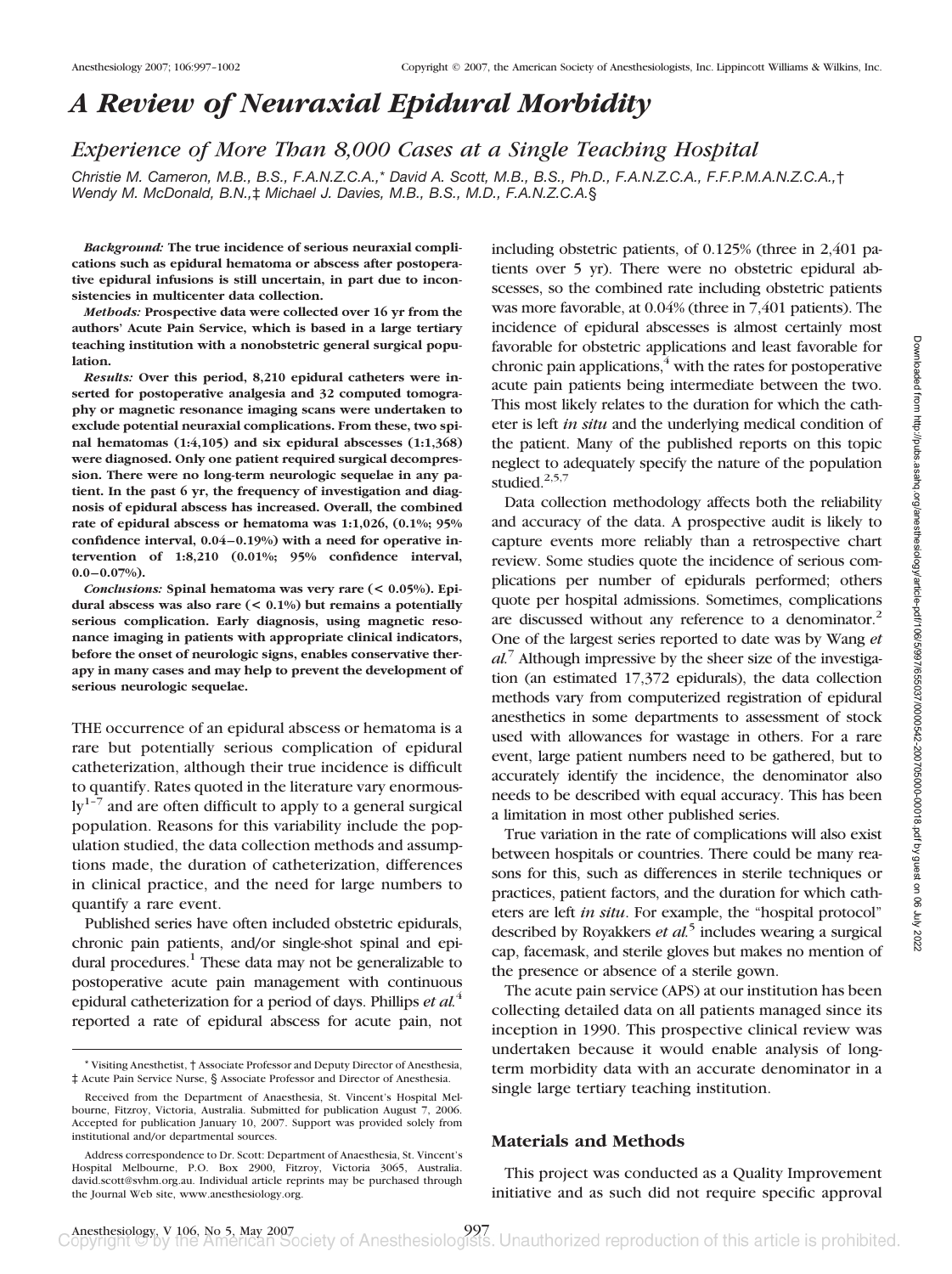from the St. Vincent's Hospital Human Research and Ethics Committee (St. Vincent's Hospital, Melbourne, Victoria, Australia). The St. Vincent's Hospital APS database is a set of prospectively gathered data on all patients who have been under the care of the APS since it began in 1990. Each patient on the APS had a tracking sheet initiated by the anesthesiologist inserting the epidural catheter, immediately postinsertion, at the same time that the epidural drug infusion was prescribed. The tracking sheet contained baseline information regarding the procedure and details of the epidural placement. It also recorded daily information regarding pain scores, motor blockade, the presence of defined adverse events (nausea, pruritus, site infection), and free-text notes. On the rare occasions that the APS tracking sheets were not initiated or were misplaced, the pain service was notified, and a tracking sheet commenced when the APS registrar was called for epidural orders or with requests for epidural removal. After patient discharge from the hospital, these data were entered into a computerized database (including free-text comments). Any patient returning to the hospital with a problem related to APS care had appropriate additional comments added to their record by consultant anesthesiologists, registrars, or, from 2002, the APS nurse. A search of this database was performed for cases of serious or suspected neuraxial epidural morbidity, namely epidural abscesses and hematomas. Precoded fields included *insertion site infection* (defined as two or more of purulence, erythema, or tender swelling at the site), *pyrexia* (temperature of greater than 38.5°C for more than 6 h), *excess motor blockade*, and *abnormal termination of infusion* (*i.e.*, earlier than planned). Free text comments fields were searched with key terms, including *abscess*, *hematoma*, *scan*, *magnetic resonance imaging* (*MRI*), *computerised tomography* (*CT*), *back pain*, *weakness*, *paralysis*, *bladder*, *inflam*, *pus*, *purulent*, *antibiotics*, and *coagulation*. Records of patients identified in this manner were retrieved and reviewed. In addition, the original APS paper tracking sheets were all accessed. Cases of nonneuraxial epidural morbidity, such as pruritus, hypotension, nausea, and vomiting, were not considered further, and an early subset of this data has been published elsewhere.8 Our data were cross-checked against the hospital's diagnostic group and costing database, which is completed by medical records staff after discharge. A detailed hospital medical records–based coding search was performed for *epidural hemorrhage* and *intracranial and intraspinal abscess*, which are both specifically coded diagnoses, from January 1990 to December 2005.

Determination of the "denominator" (*i.e.*, the total number of epidural catheters inserted and run on the wards postoperatively) was also possible from the APS database, and thus a precise complication rate was determined. Note that the database did not include single-



**Fig. 1. Annual postoperative epidural infusion caseload (***right axis***,** *line graph***) and neuraxial event frequency (***left axis***) spinal hematoma (***unshaded columns***) and epidural abscess (***shaded columns***).**

shot epidurals, epidurals where a catheter was inserted and removed in the operating suite (*e.g.*, failed block, epidural anesthesia only), or other neuraxial blockade (*e.g.*, spinals).

## *Statistics*

Data were retrieved from a computerized database (Microsoft Access; Microsoft Corporation, Redmond, WA). Bivariate categorical data were analyzed using chisquare analysis, Fisher exact test, or logistic regression as appropriate. Ranked ordinal data were reduced to two categories for logistic regression. A *P* value of less than 0.2 was used to accept components in sequential multivariate analysis, and a *P* value of less than 0.05 was considered statistically significant. Odds ratios (ORs) are expressed with 95% confidence intervals (95% CIs). Mean values are expressed as mean  $\pm$  SD. Analysis was undertaken using STATA statistical software version 8.0 (Stata Corporation, College Station, TX).

# **Results**

#### *Demographics*

Over the 16 yr from February 1990 to the end of December 2005, 8,210 epidural catheters were inserted for postsurgical analgesia at St. Vincent's Hospital and followed up by the APS. The annual caseload is shown in figure 1. The mean duration of infusion was  $2.8 \pm 1.3$  days (mean  $\pm$  SD), ranging from less than 1 day to 13 days, with 32 patients having infusions for 7 days or more. The mean age was 59.3  $\pm$  16.6 yr (mean  $\pm$  SD), and the most common surgical procedure coded was general abdominal procedures including upper abdominal surgery (31% of all cases). Details of epidural catheter management and surgical categories are shown in table 1.

#### *Radiologic Investigations*

During this period, 30 MRIs and 2 CT scans were performed to investigate possible neuraxial complications. From the mid-1990s, MRI scans were used in preference to CT scanning because of the greater fidelity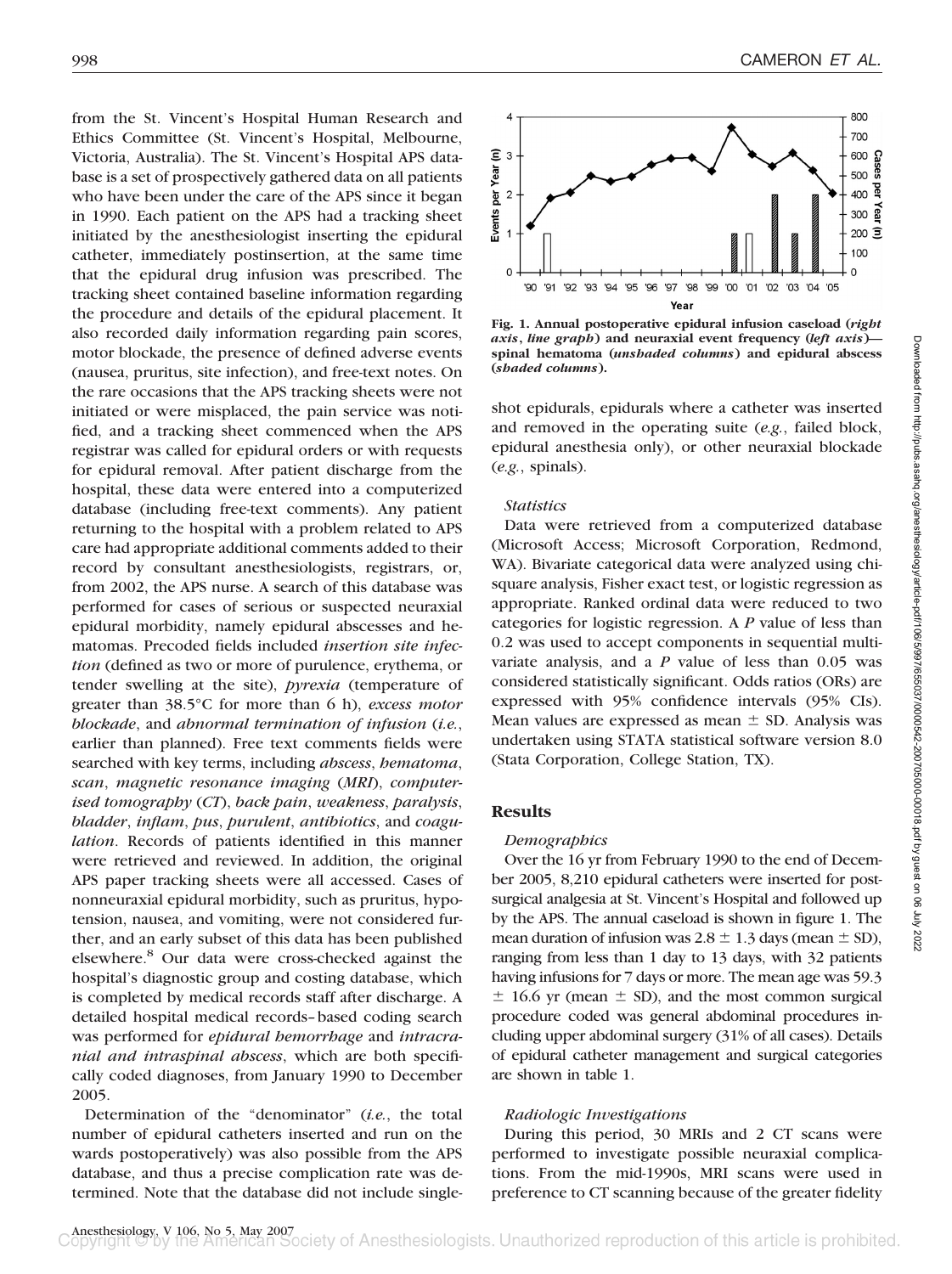|                          | Abdominothoracic | Cardiac     | Colorectal      | General<br>Abdominal | Orthopedic               | Plastic        | Thoracic       | Urology         | Vascular       | Other          |
|--------------------------|------------------|-------------|-----------------|----------------------|--------------------------|----------------|----------------|-----------------|----------------|----------------|
| Number (%)               | (0.4)<br>34      | (0.7)<br>61 | 1,090           | $(13.3)$ 2,359       | $(28.7)$ 1,384<br>(16.9) | 145<br>(1.8)   | (12.2)<br>999  | (9.4)<br>770    | (8.9)<br>727   | 641<br>(7.8)   |
| Duration,<br>mean (SD),  | 4.0(1.0)         | 2.7(0.8)    | 3.0(1.3)        | 3.0(1.3)             | 2.1(1.1)                 | 3.1(1.4)       | 3.1(1.3)       | 2.9(1.2)        | 2.1(1.4)       | 2.7(1.4)       |
| days<br>Level, median    | T7               | T1          | T <sub>10</sub> | T <sub>8</sub>       | L <sub>3</sub>           | L <sub>3</sub> | T7             | T <sub>10</sub> | L <sub>3</sub> | T <sub>9</sub> |
|                          |                  |             |                 |                      |                          |                |                |                 |                |                |
| Site<br>infections,<br>% | 5.9              | 0.0         | 2.8             | 3.1                  | 0.5                      | 0.7            | 3.0            | 1.6             | 1.5            | 1.5            |
| Pyrexia, %               | 2.9              | 0.0         | 4.9             | 3.5                  | 1.4                      | 6.2            | 2.6            | 5.6             | 2.1            | 3.1            |
| Fallout, %               | 12.9             | 3.6         | 10.3            | 11.3                 | 9.2                      | 7.6            | 12.1           | 12.8            | 8.6            | 7.2            |
| Epidural<br>abscess, n   |                  |             |                 |                      |                          |                | $\overline{c}$ |                 |                |                |
| Spinal<br>hematoma,<br>n |                  |             |                 |                      |                          |                |                |                 |                |                |

**Table 1. Surgery Types and Epidural Infusion Details**

"Other" includes uncoded and combined procedures.

Level = upper vertebral level of catheter insertion; pyrexia = sustained (> 6 h) episode of temperature > 38.5°C.

in defining intraspinal pathology.5 The total number of MRI examinations performed annually in our institution since 1994 is shown in figure 2 along with the numbers ordered by the APS. In 16 cases, epidural abscess was suspected; in 10 cases, the indication was for suspected hematoma; and in 4 cases, the possibility of either was considered. Therefore, imaging for possible abscess occurred in 1:410 epidurals (0.24%), and imaging for possible hematoma occurred in 1:586 epidurals (0.17%). Epidural abscess was confirmed in 6 scans, an epidural hematoma was confirmed in 1 scan, and a subarachnoid hematoma was confirmed in 1 scan (fig. 1 and table 2).

#### *Epidural Abscess*

Of the 8,210 patients, 6 were diagnosed with an epidural abscess (1:1,368 or 0.073%; 95% CI, 0.015–0.135%). Five patients were successfully treated with antibiotics alone. One patient required surgical decompression (1:8,210 or 0.01%; 95% CI, 0–0.07%). Clinical signs indicating an MRI/CT scan for possible abscess ( $n = 20$  patients) were evidence of an epidural insertion site infection (12 cases), pyrexia (8 cases), epidural insertion site infection plus pyrexia (7 cases), back pain (4 cases), or neurologic signs (1 case) (table



**Fig. 2. Annual imaging frequency. Imaging (computed tomography or magnetic resonance imaging scans) ordered by the acute pain service (APS) (***left axis***,** *shaded columns***). Imaging performed by the hospital (***right axis***,** *line graph***).**

2). The combination of pyrexia and epidural insertion site infection was present in 5 of the 6 epidural abscess patients (with site tenderness only in the remaining patient). Seven of the 20 MRI scans sought for suspected epidural abscess were from patients with pyrexia and epidural insertion site infection, whereas this combination was present in only 30 patients overall (0.36%).

To ensure that no diagnoses of epidural abscess were missed, we cross-checked our 8,210 APS patients with 171 epidural abscess patients who were identified by the hospital medical records–based search over the same period. These patients were cross-referenced by Unit Record Number and again (separately) by surname with our APS database. This process identified only one possible additional epidural abscess patient; however, on chart review, this coding had been erroneously generated by a note made by the Infectious Diseases registrar, "Impression—Epidural Abscess," before a normal MRI scan and uneventful subsequent follow-up.

## *Epidural Insertion Site Infection*

The vertebral level of catheter insertion was mid to low thoracic (T6–T11) in 87% of patients (median insertion levels are presented in table 1). The incidence of epidural insertion site infection was independently associated with the level of insertion being 2.8% at the thoracic levels (T6–T11) compared with 0.8% at the lumbar (L1-L4) levels ( $P < 0.01$ , n = 6,266). However, mean duration of catheter insertion was longer for thoracic catheters than lumbar catheters (thoracic,  $3.0 \pm$ 1.3 days; lumbar,  $2.1 \pm 1.2$  days;  $P < 0.01$ ), due in large part to the planned use of epidural analgesia for a maximum of 48 h in orthopedic surgical patients. Logistic regression analysis relating epidural insertion site infection (184 cases) to patient age, duration of catheter insertion, spinal level of insertion, and type of surgery (n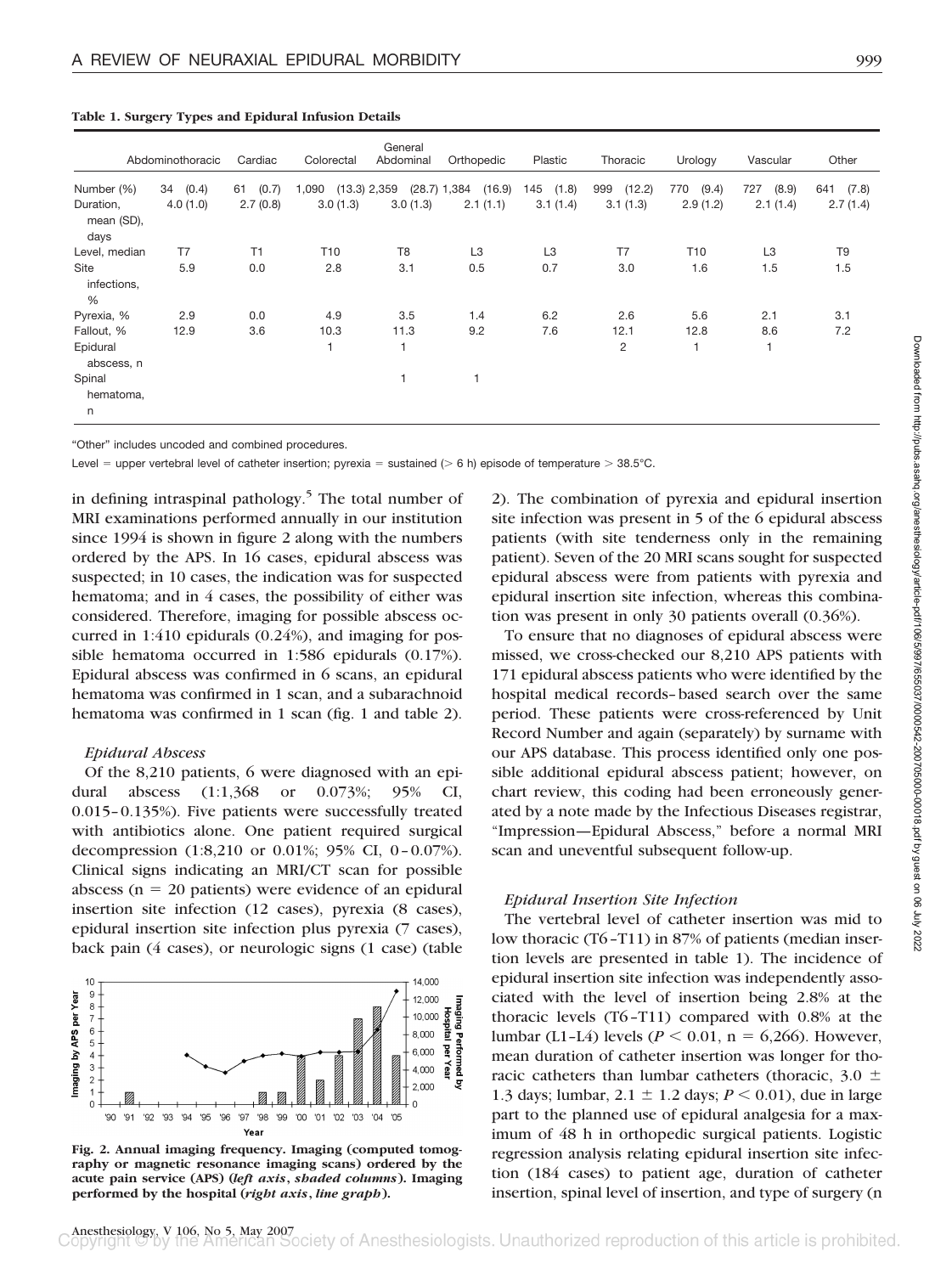|                                                        | Patient 1                     | Patient 2                       | Patient 3                                     | Patient 4                                  | Patient 5                                                   | Patient 6                              | Patient 7                                  | Patient 8                                  |
|--------------------------------------------------------|-------------------------------|---------------------------------|-----------------------------------------------|--------------------------------------------|-------------------------------------------------------------|----------------------------------------|--------------------------------------------|--------------------------------------------|
| Year                                                   | 1991                          | 2000                            | 2001                                          | 2002                                       | 2002                                                        | 2003                                   | 2004                                       | 2004                                       |
| Age, yr                                                | 17                            | 50                              | 31                                            | 60                                         | 83                                                          | 66                                     | 31                                         | 21                                         |
| Sex                                                    | M                             | M                               | F                                             | F                                          | F                                                           | M                                      | M                                          | M                                          |
| Hematoma or<br>abscess                                 | Ha                            | Ab                              | Ha                                            | Ab                                         | Ab                                                          | Ab                                     | Ab                                         | Ab                                         |
| Immunocompromised                                      | No                            | Yes, cancer                     | Yes, cancer                                   | Yes, cancer                                | Yes, cancer                                                 | <b>No</b>                              | Yes.<br>prednisolone,<br>azathioprine      | <b>No</b>                                  |
| Thrombopro-<br>phylaxis                                | No, 1 h after<br>indomethacin | SC heparin 1 h<br>after removal | Removal 1 h<br>after 5,000 U<br>SC dalteparin | $SC$ heparin $>$<br>12 h before<br>removal | $SC$ heparin $>$<br>12 h before<br>and 8 h after<br>removal | SC heparin ><br>12 h before<br>removal | $SC$ heparin $>$<br>12 h before<br>removal | $SC$ heparin $>$<br>12 h before<br>removal |
| Level of insertion                                     | T9-T10                        | T6-T7                           | $L2-L3$                                       | $T7 - T8$                                  | T10-T11                                                     | $L4-L5$                                | T8-T9                                      | $T7 - T8$                                  |
| Epidural drug(s) $0.5\%$ B + Epi                       |                               | $0.2\%$ R + Fent                | $0.2\%$ R + Fent                              | $0.2\%$ R + Fent                           | $0.2\%$ R+ Fent                                             | 0.2%R                                  | $0.2\% \text{ R} + \text{Fent}$<br>$+$ Epi | $0.2\%$ R + Fent                           |
| Catheterization<br>period, days                        | 5                             | $1 + 1.2$ epidural<br>catheters | $\overline{c}$                                | $\overline{2}$                             | 5                                                           | 3                                      | 4                                          | 4                                          |
| Site purulent                                          | No                            | Yes                             | <b>No</b>                                     | Yes                                        | Yes                                                         | Yes                                    | Yes                                        | Yes                                        |
| Fever                                                  | <b>No</b>                     | Yes $(38.6^{\circ}C)$           | <b>No</b>                                     | Yes $(39^{\circ}C)$                        | Equivocal<br>$(37.5^{\circ}C)$                              | Yes $(39^{\circ}C)$                    | Yes (38.2°C)                               | Yes $(38.5^{\circ}C)$                      |
| Back pain                                              | Yes                           | <b>No</b>                       | <b>No</b>                                     | No                                         | No                                                          | Yes                                    | <b>No</b>                                  | Yes                                        |
| Lower limb<br>neurologic<br>deficits                   | Yes                           | <b>No</b>                       | <b>No</b>                                     | <b>No</b>                                  | <b>No</b>                                                   | <b>No</b>                              | <b>No</b>                                  | Yes                                        |
| Surgery needed                                         | No                            | <b>No</b>                       | <b>No</b>                                     | <b>No</b>                                  | <b>No</b>                                                   | <b>No</b>                              | No                                         | Yes                                        |
| Source of<br>positive<br>culture                       |                               | Catheter tip and<br>skin        |                                               | Skin                                       | Skin                                                        | <b>Blood</b>                           | Skin                                       | Blood and<br>surgical<br>specimen          |
| Bacteria                                               |                               | Sensitive S.<br>aureus          |                                               | Sensitive S.<br>aureus                     | Sensitive S.<br>aureus                                      | Sensitive S.<br>aureus                 | Sensitive S.<br>aureus                     | <b>MRSA</b>                                |
| Duration of oral<br>antibiotics,<br>months             |                               | 7                               |                                               | ? (Transferred to<br>country<br>hospital)  | 4                                                           | 5                                      | 6                                          | 8                                          |
| Postoperative<br>neurologic<br>deficits at 2<br>months | Nil                           | Nil                             | Nil                                           | Nil                                        | Nil                                                         | Nil                                    | Nil                                        | Nil                                        |

| Table 2. Demographic Data, Symptoms, and Treatment of Eight Patients with Epidural Abscess or Hematoma after Epidural |  |  |  |
|-----------------------------------------------------------------------------------------------------------------------|--|--|--|
| Catheter                                                                                                              |  |  |  |

Ab = abscess; B = bupivacaine; Epi = epinephrine; Fent = fentanyl; Ha = hematoma; MRSA= methicillin-resistant Staphylococcus aureus; R = ropivacaine;  $SC = subcutaneous$ 

- 5,115 for all included categories) was performed. A significant association was identified between epidural insertion site infection and duration of catheterization (in days: OR, 1.4; 95% CI, 1.2-1.6;  $P \le 0.001$ ), *i.e.*, for each postoperative day the epidural remained *in situ*, the risk of site infection increased by 40% per day. In addition, general abdominal or thoracic surgery was associated with a greater risk for insertion site infections than orthopedic or vascular surgical procedures (OR, 3.3; 95% CI, 1.7–6.4).

## *Other Factors*

Bupivacaine (0.1%) with fentanyl (0, 2, or 4  $\mu$ g/ml) was the predominant local anesthetic used for postoperative infusion before 1996. Ropivacaine (0.2%) with fentanyl (0, 2, or  $4 \mu g/ml$ ) has been used almost exclusively since 1996.

There have been two changes in type of skin preparation solution over the 16 yr: aqueous povidone iodine (1990–1993), alcoholic chlorhexidine (1994–2003), and alcoholic iodine (2004–2005). This information along with the annual rate of insertion site infection is shown in figure 3.

# *Epidural Hematoma*

Two spinal hematomas (1:4,105 or 0.024%; 95% CI, 0–0.06%) were diagnosed, although only one of these was a true epidural hematoma (table 2). Neither of these required surgical intervention or resulted in adverse sequelae. The clinical indications for imaging on suspicion of spinal hematoma were unexpectedly prolonged (not resolving over 12 h) leg weakness in 13 cases, one of which also had back and leg pain, and individual cases of leg pain, neck pain, and catheter displacement during full anticoagulation. The number of investigations requested has increased over the past 6 yr of the report



**Fig. 3. Annual incidence of epidural insertion site infection showing the skin preparation solution used before epidural insertion.**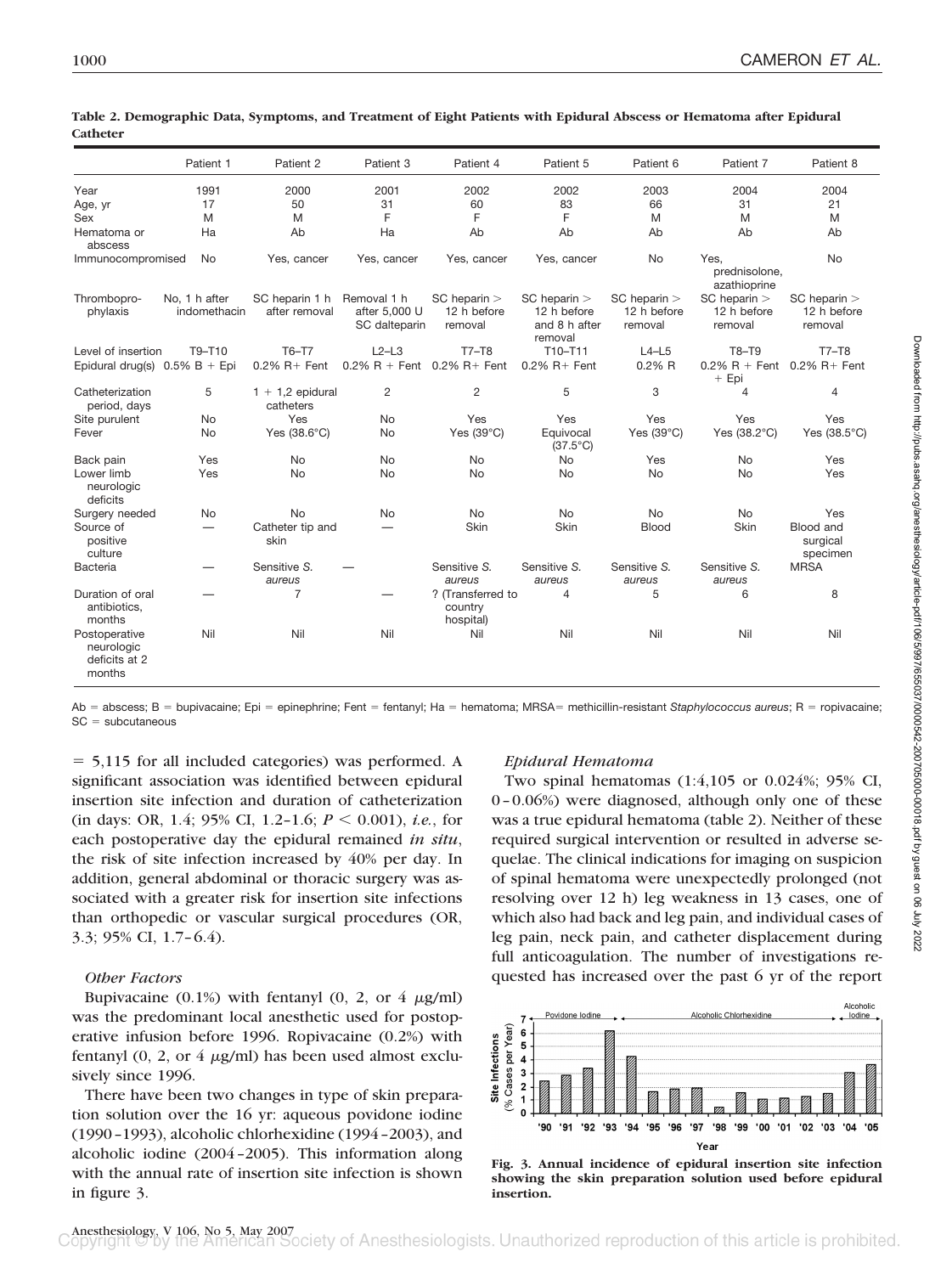period. Despite this, no case of epidural hematoma was identified over this time.

Low-molecular-weight heparins were introduced to our institution for thromboprophylaxis in high-risk patients (*e.g.*, orthopedics) in 1992. Since this time, the standard thromboprophylaxis regimen in our institution has been 5,000 U dalteparin once daily, commenced 6–12 h postoperatively.

Of concern is the risk that epidural catheters may become displaced at a time of peak anticoagulant activity. The accidental displacement rate for catheters has remained relatively constant at 9.9% over the 16-yr period. Displacement is more common for thoracic level catheters (T6–T11, 10.9%) than lumbar (L1–L4, 9.8%;  $P \le 0.01$ , Fisher exact test). One patient with subarachnoid bleeding (patient 3) was associated with a catheter removal approximately 1 h after 5,000 U dalteparin subcutaneously.

We cross-checked our 8,210 APS patients with 115 epidural hematoma patients who were identified by the hospital medical records–based search over the same period. These patients were cross-referenced by Unit Record Number and again (separately) by surname with our APS database. There were no additional matches.

## *Outcomes*

The combined risk of serious neuraxial complications (abscess or hematoma) was therefore 1:1,026 or 0.10% (95% CI, 0.04–0.19%). The need for surgical intervention was 1:8,210 (0.01%; 95% CI, 0–0.07%). The decision to manage patients conservatively or surgically was based on the presence and progression of neurologic signs and was made in consultation with specialist neurologic, neurosurgical, and infectious disease clinicians. No patient sustained any permanent neurologic deficit.

## **Discussion**

We found the incidence of major adverse neuraxial events related to epidural catheter use for postoperative analgesia to be approximately 1:1,000. This is consistent with data reported from other large series. $4,6$  The distinguishing aspect of this data is that it was collected entirely prospectively and from a single institution; therefore, data consistency, clinical practices, and true denominator information are known. Epidural abscess was diagnosed in 6 cases (0.07%) after 20 imaging investigations for this possibility, and was associated with epidural insertion site infection and pyrexia. Spinal hematoma was found in 2 cases (0.02%).

The early diagnosis of epidural abscess is important because delay in therapy can lead to permanent neurologic complications. In this series, the combination of epidural insertion site infection and pyrexia ( $> 38.5^{\circ}$ C) occurred in 30 cases, 5 of which had an epidural abscess.



**Fig. 4. Magnetic resonance imaging scans for case 8. (***A***) Normal scan taken 2 days before epidural abscess diagnosis. (***B***) Scan confirming epidural abscess.**

The remaining patient with a confirmed epidural abscess had an epidural insertion site infection without pyrexia. A rapid passage to imaging in these cases, aided by early involvement of neurologic, neurosurgical, and infectious disease clinicians, meant that conservative management (4–7 months of antibiotic therapy) was effective in five patients. Imaging for abscess in our series occurred from 5 to 11 days after catheter placement. In the patient requiring surgical management (case 8), clinical suspicion (pyrexia, epidural insertion site infection, back pain) led to an initial MRI, which was reported (and reviewed) as normal (fig. 4A), and the patient was sent home. Two days later (11 days after insertion), this patient represented with neurologic signs. A repeat MRI was performed (fig. 4B), revealing a T1–T9 epidural abscess, which was surgically decompressed. This highlights the importance of continued follow-up, because the progression of epidural abscess to the point of clinical diagnosis typically takes days rather than hours.

Epidural insertion site infection is clearly a factor in epidural abscess formation. We have demonstrated a significant association with duration of insertion (OR, 1.4), as has been observed by others, $<sup>1</sup>$  and upper body</sup> procedures (abdominal or thoracic) (OR, 3.3). It should be noted that sterile insertion techniques were used for all epidural catheter insertions over the entire 16 yr. This involved sterile hand scrub, sterile gown, gloves, and mask with skin preparation as noted and sterile draping. The change to alcohol-based skin preparation solutions from 1994 was based on advice from our microbiology department that alcohol-based antiseptics were more effective than aqueous solutions. This has been confirmed in recent investigations.<sup>9</sup>

The absence of diagnosed epidural abscesses, but not epidural hematoma, before the year 2000 may relate to a number of factors. Insertion site infection rates were not dramatically different over this period, and it is more likely that a decreased threshold for clinical concern coupled with the increased accessibility of MRI scans contributed to the increased number of scans performed, and this in turn may have led to an increase in diagnosis of epidural abscess. Although MRI scanning